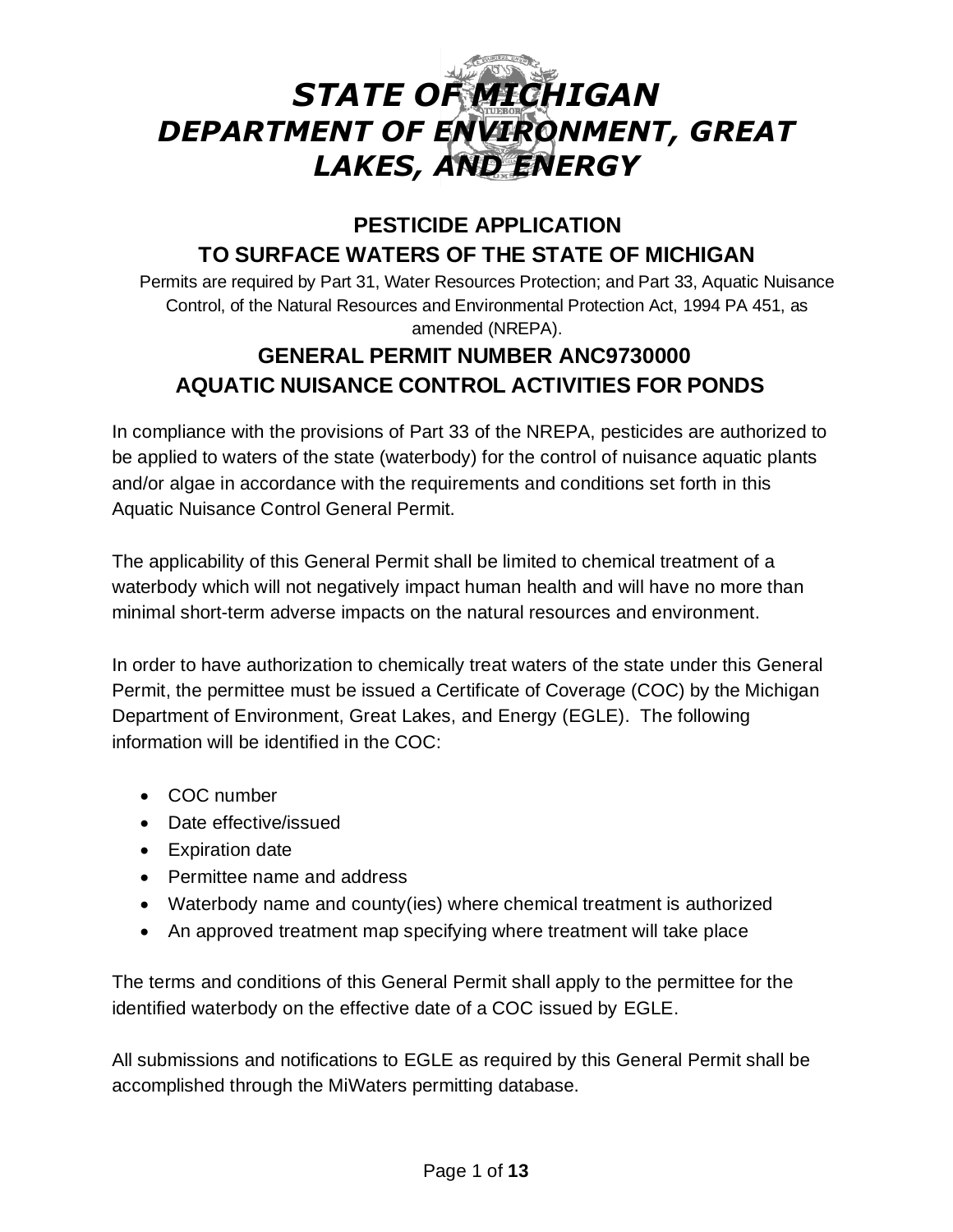For additional information or questions regarding this General Permit, please contact EGLE's Aquatic Nuisance Control (ANC) Program at EGLE, Water Resources Division, P.O. Box 30458, Lansing, Michigan 48909-7958; 517-284-5593; EGLE-wrd-anc@michigan.gov; or [www.michigan.gov/anc.](http://www.michigan.gov/anc)

# **This permit takes effect on January 1, 2021. The provisions of this General Permit are severable**. **This permit shall expire on December 31, 2024.**

**Issued: November 1, 2020**

Amanda Bosak, Supervisor Water Quality and Aquatic Nuisance Control Permits Unit Water Resources Division

**\_\_\_\_\_\_\_\_\_\_\_\_\_\_\_\_\_\_\_\_\_\_\_\_\_\_\_\_\_\_**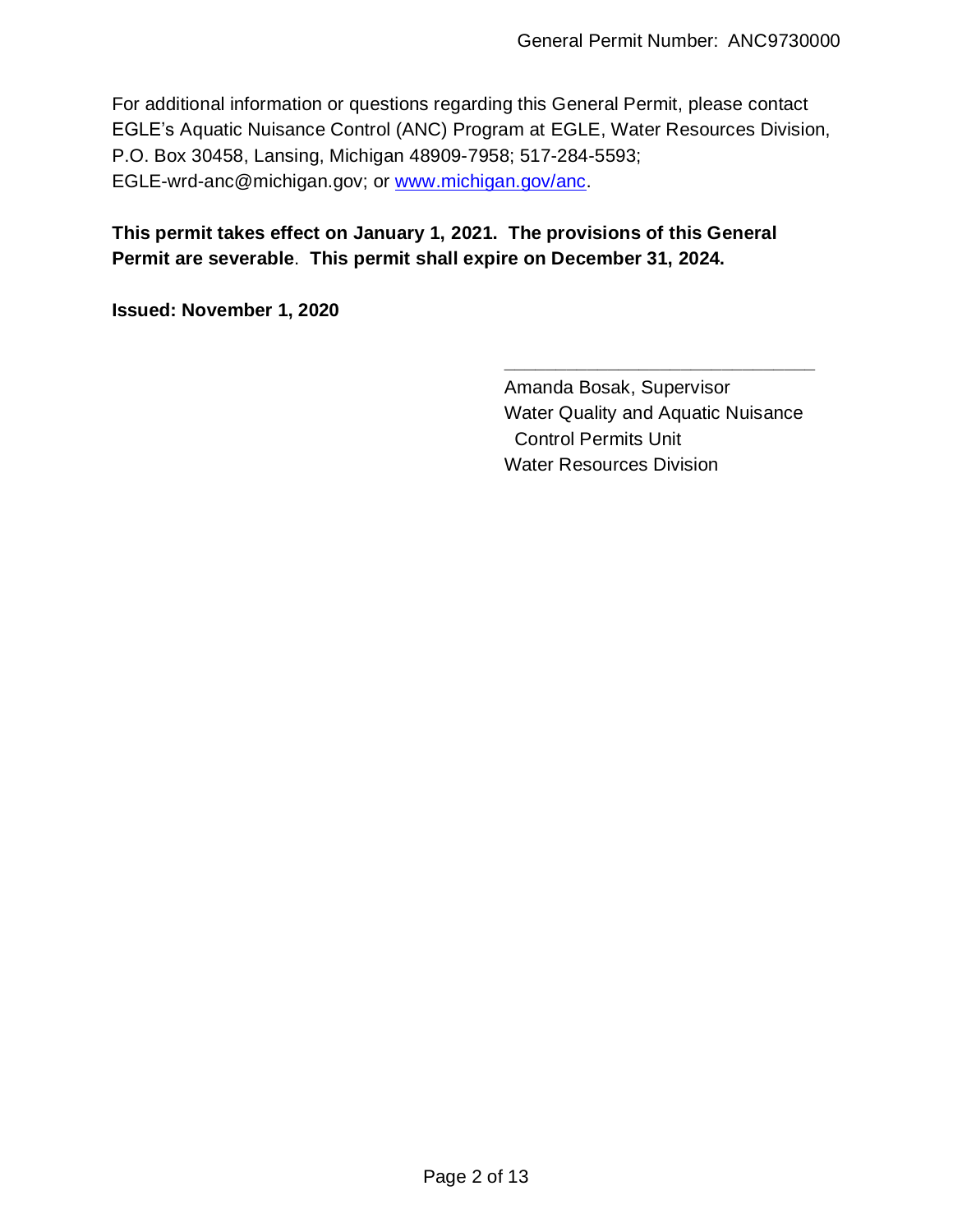# **Section A. Annual Fee for Certificates of Coverage that Cover More than One Year**

In accordance with Section 3309 of Part 33, the permittee shall make payment of an annual fee to EGLE by April 1 or prior to the first treatment for each year covered by a multi-year COC issued under this General Permit. The annual fee is equal to the initial COC application fee. The annual fee shall be submitted through the "ANC Annual Fee" Schedule of Compliance in the MiWaters permitting database.

# **Initial COC Application Fee: \$75.00**

# **Section B. Qualified Sites**

A waterbody qualifying for approval to be chemically treated under this General Permit must meet all of the following criteria:

- Has an intermittent or controllable discharge, or no discharge
- Has a surface area of less than ten (10) acres
- Has no contiguous wetlands associated with it
- Does not discharge to a designated trout stream
- Does not have federal or state endangered, or threatened species pursuant to Part 365 of the NREPA, or critical habitat, associated with it
- Has been identified by EGLE as being able to receive an appropriate level of protection under this general permit
- Is listed in the document titled "Ponds currently eligible for authorization under a COC"

The current list of ponds approved for treatment under this General Permit is available from EGLE upon request or at [www.michigan.gov/anc;](http://www.michigan.gov/anc) select "Application & Permit Information," then select "General Permits and Pre-Approved Lists of Specific Waterbodies Eligible for Certificates of Coverage (COC)," and then select "Ponds currently eligible for authorization under a COC."

# **Section C. Authorizations and Coverage Provisions**

### **1. Authorized Areas**

Chemical treatment for control of nuisance aquatic plants and algae is authorized only to waters of the state as defined by this General Permit, specified by the issued COC,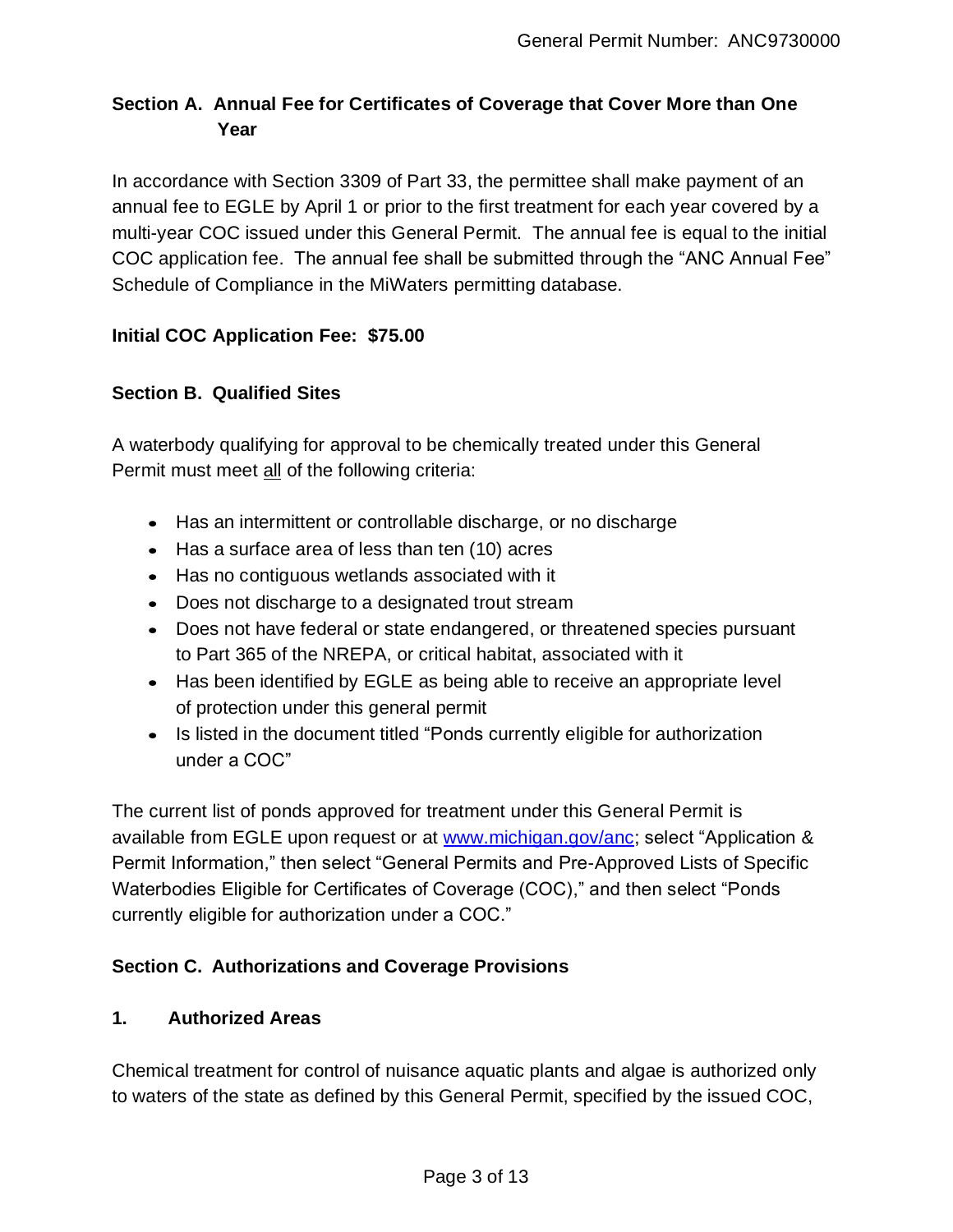and to areas delineated on the approved treatment map attached to the COC, or through an expansion due to an infestation of an adjacent area in accordance with Section 3311 of Part 33.

Prior to issuance of the COC under this General Permit, areas where chemical treatment for control of nuisance aquatic plants and algae is approved must be either under the legal control of the permittee or the party(ies) who has/have granted the permittee authority to treat or otherwise under legal control as specified in Section 3308 of Part 33.

# **2. Chemical Application**

The permittee shall comply with this permit and all pesticide label instructions to protect self, others, and the environment. The label is provided with the pesticide container and includes requirements for the safe and effective use of the pesticide; and may suggest ways to avoid unintended impacts to human health and the environment. Pesticide labels are federally approved legal documents and their requirements are enforced under both federal and state laws.

The permittee may apply only those specific chemical products that are approved by EGLE and listed on the chemical table titled "Chemicals Approved for Use Under the Aquatic Nuisance Control General Permit for Ponds." This chemical table is available from the ANC Program upon request or at [www.michigan.gov/anc;](http://www.michigan.gov/anc) select "Application & Permit Information", then select "General Permits and Pre-Approved Lists of Specific Waterbodies Eligible for Certificates of Coverage (COC)," and then select "Chemicals approved for Ponds." The necessary application rate may be lower than the maximum rate listed in the table, and may depend on the target species, the timing of the treatment, the use of additives such as surfactants, and various site conditions (refer to the federal product label).

Some chemical products may require special applicator certifications. Refer to the federal product label for applicator certification requirements.

### **3. Treatment Intervals**

With few exceptions, the products approved for use in Section C.2. of this General Permit have a minimum length of time required between each treatment in the same area(s) of impact, in accordance with the federal product label. Some of the federal product labels also have limits on the total amount of chemical applied annually per treatment area. Follow the federal treatment interval and annual limits. Further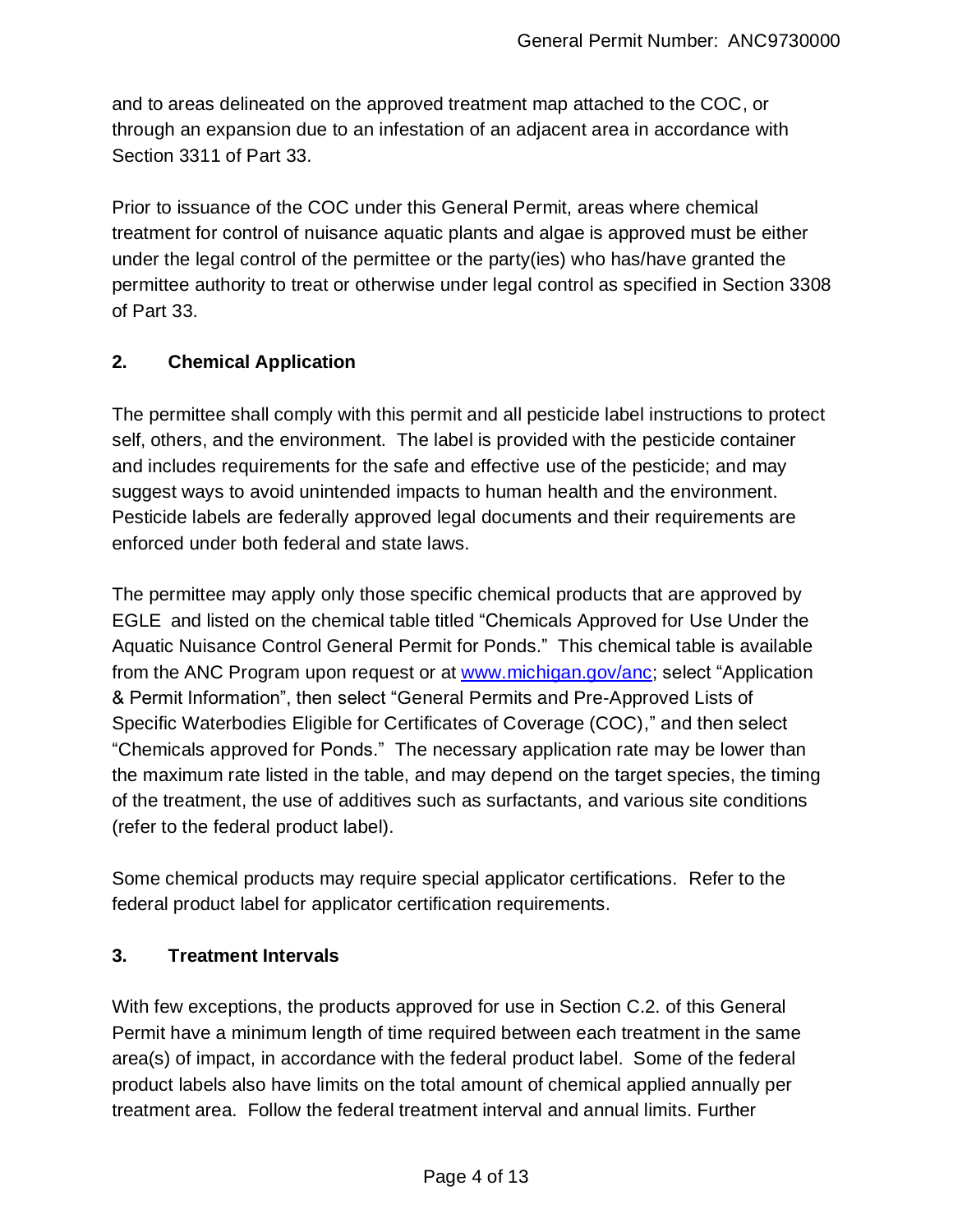restrictions are outlined in Section C.4. of this permit.

# **4. General Conditions**

Multiple products with the same active ingredient are approved by this permit. Do not apply multiple formulations of the same active ingredient that, in combination, exceed 1) either of the product label application rates and/or active ingredient concentration for the target species and site conditions, or 2) the approved application rate on this permit, if it is lower than the maximum label rate.

Application of any herbicide on a per-acre basis in shallow areas may result in a concentration of active ingredient exceeding the federal label maximum, which could result in unacceptable impacts to non-target organisms. The per-acre chemical amount must be adjusted to the depth of water being treated. Consult the federal product label to ensure proper application.

For treatment of all waterbodies in Ingham County, the permittee must notify the Ingham County Drain Commission a minimum of two (2) business days prior to application of chemical(s). Notify Mr. Eric Daldos by e-mail at **EDaldos@ingham.org.** Notification must include the date, time, and location(s) of the proposed chemical use. A copy of the notification shall be uploaded in MiWaters through the "ANC Notification of Ingham County Drain Commissioner" Schedule of Compliance for the associated permit. For general questions to the Ingham County Drain Commissioner, contact the office at 517-676-8381 between 8:00 a.m. and 5:00 p.m., Monday through Friday.

Upon receipt of written notification from EGLE, the permittee may be required to fulfill any of the following requirements:

- Conduct the chemical treatment only when an EGLE representative is present.
- Notify EGLE not less than two (2) business days in advance of chemical treatment.
- Submit an accurate map or written description of the exact locations where each chemical was applied to EGLE within 24 hours of the completion of each treatment.
- In addition to the normally required notification, also notify other person(s) specified by EGLE.
- Satisfy additional reporting requirements (instead of, or in addition to, the requirements listed below in Section D).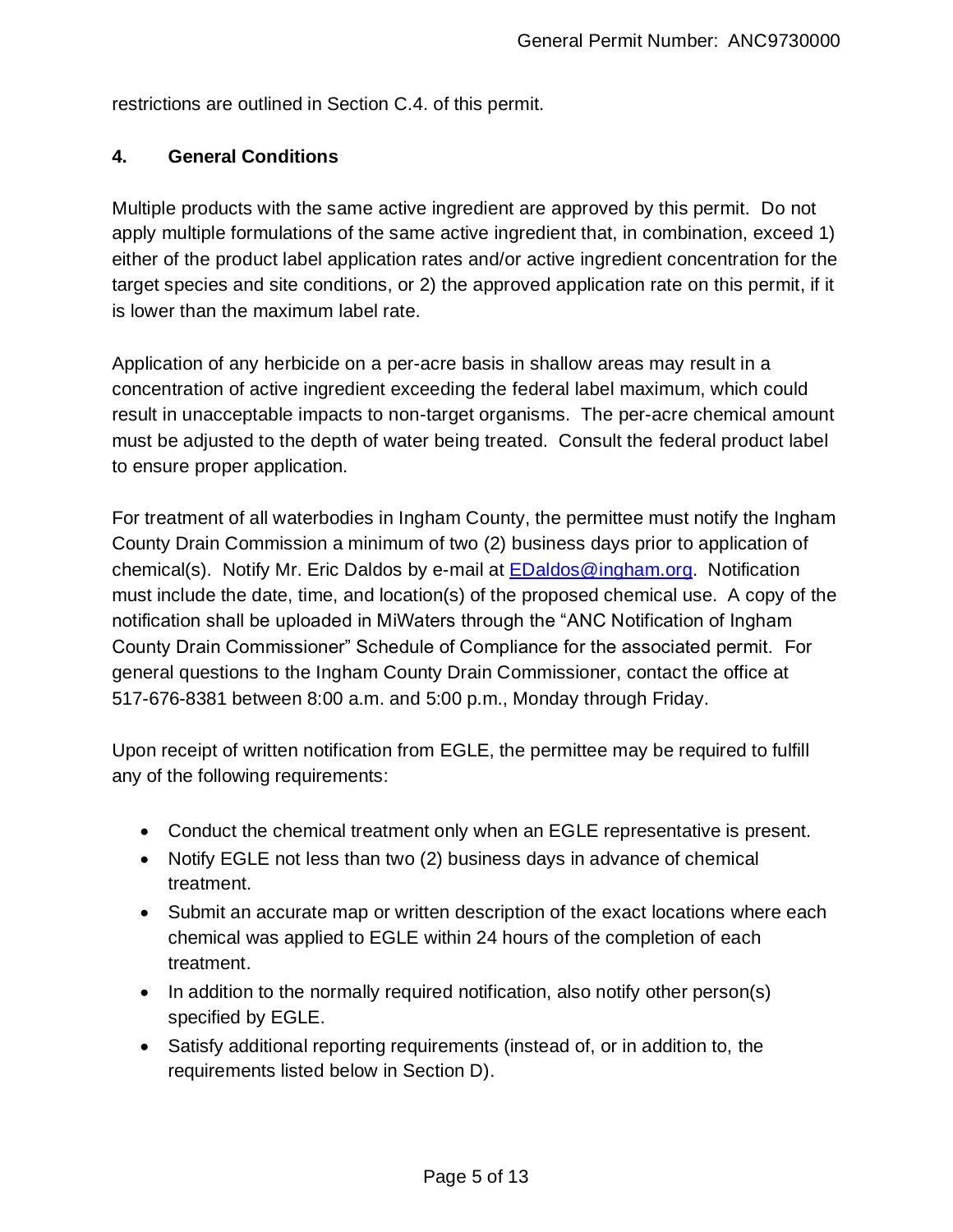- Allow EGLE or its representative to collect a sample of the chemical(s) used before or during any chemical treatment.
- Apply chemicals so that swimming restrictions are not imposed on any Saturday, Sunday, or state-declared holiday.
- Take special precautions to avoid or minimize potential impacts to human health and safety, the environment, and nontarget organisms.
- Perform water residue analysis to verify the chemical concentrations in the waterbody according to a frequency, timing, and methodology approved by EGLE.
- Any other requirements determined by EGLE as necessary to protect the natural resources or the public health and safety, to prevent economic loss or impairment of recreational uses, to protect non-target organisms, or to help ensure control of the aquatic nuisance.

# Outlet Flow-

Do not treat waterbody with algaecides, herbicides, and adjuvants when discharge is greater than 100 gallons per minute. Do not treat pond(s) if more than 1/2 inch of rain is expected within 24 hours, which may inhibit treatment effectiveness and result in pond overflow in the days following the treatment. See further restrictions on water dye use under "Specific Products Restrictions" below. Release of dye to areas downstream from a treated waterbody is a violation of this permit, Part 31, and Part 33. A waterbody may be removed from the list of ponds approved under this general permit if dye is released downstream of a waterbody treated with dye.

For all treatments, ensure that the retention time is adequate for the efficacy of the product. Aquatic herbicide and algaecide impacts to vegetation downstream of the treated waterbody in areas not permitted for treatment caused by release of the pesticide from a treated waterbody is a violation of this permit, Part 31, and Part 33.

A person conducting a chemical treatment authorized under this permit shall maintain a record of the following information:

- Assessment of outlet structure including the type, size, and location
- Person(s) who has control of the outlet structure (if controllable)
- Estimates of the water volume, outlet flow, and retention time at the time of treatment
- Description of seasonal patterns of outlet flow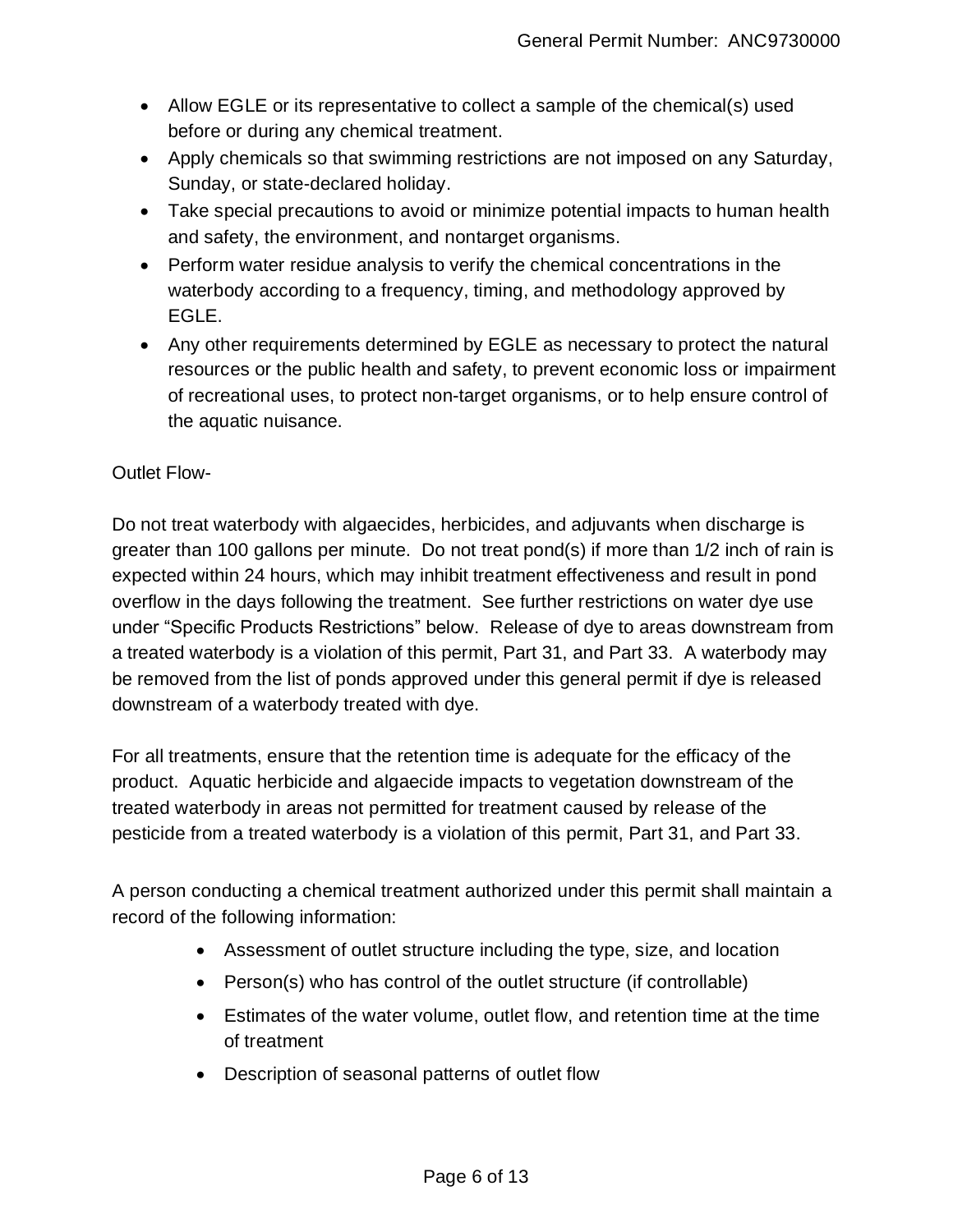Specific Product Restrictions-

Colorants:

The use of water dyes may not be appropriate in waterbodies used for swimming.

Use of water dyes is permitted only when there is no discharge from the waterbody, except when used as a tracer. Tracer amount is defined in Approved Chemical Table referenced in Section C.2.

For any waterbody with an outlet, the use of water dyes allowed by this General Permit excludes water dyes that are labeled as herbicides (e.g., Aquashade®, Admiral®, Pond Care Algae Blocker®).

Imazapyr and carfentrazone:

Application of products containing imazapyr and carfentrazone can be made only by federal or state agencies, such as Water Management District personnel, municipal officials and the U.S. Army Corps of Engineers, or those applicators who are licensed or certified as aquatic pest control applicators and are authorized by the state or local government.

Fluridone:

Prior to the use of fluridone in pond(s), the permittee shall have an EGLE approved Vegetation Management Plan (VMP) for the COC issued under this General Permit on file with the department. The VMP for the use of fluridone in COC ponds shall include the following information:

- (1) target species
- (2) volume of the treatment area
- (3) retention time of the waterbody
- (4) proposed application rate

To submit the required VMP, the permittee shall notify EGLE a minimum of five (5) business days prior to the proposed treatment by email at **EGLE-wrd-anc@michigan.gov** with a request to use fluridone. Upon receiving the notification, a "Vegetation Management Plan (VMP)" Schedule of Compliance will be added to the corresponding COC in the MiWaters Permitting Database. Prior to the initial use of fluridone, the permittee shall complete and submit the VMP Schedule of Compliance.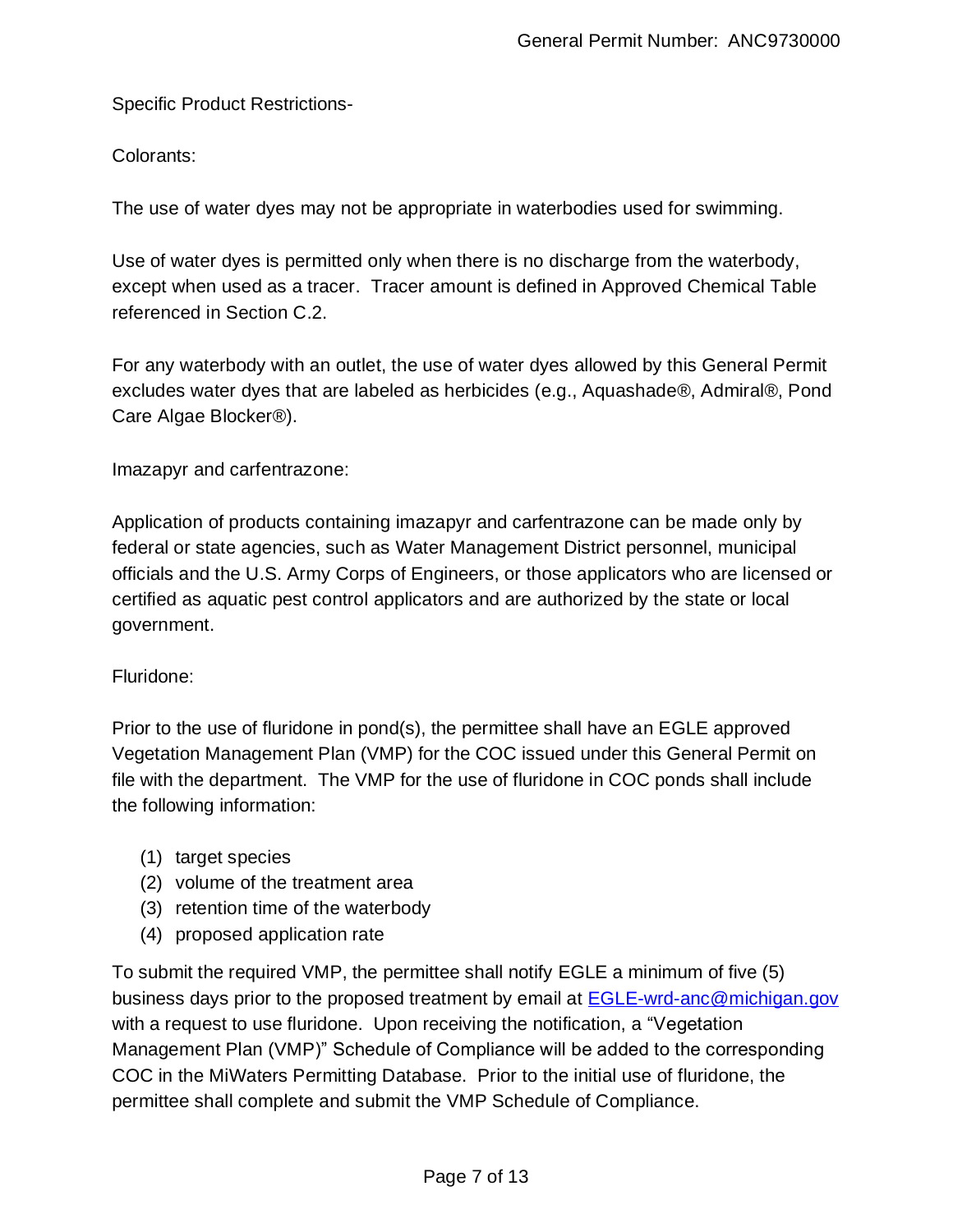The permittee shall not use fluridone in the pond(s) until the VMP has been approved by EGLE. Contingent upon the approval of the submitted VMP, the use of fluridone in the pond(s) is approved under this General Permit for more than one year in a three-year period.

#### **5. Notification and Posting Requirements**

The ANC statute allows a permittee to expand the area of impact, without a formal revision of the treatment area, beyond that authorized in the COC issued under this General Permit to include *adjacent* (as defined in Section F. Definitions) areas of the same waterbody or treatment area that became infested after the application was submitted. These areas allowed for expansion, without a formal revision, include **only infestations of non-native species***,* as defined in Section F. Definitions. The expansion treatment must use the same chemicals and application rates as those currently authorized in the permit.

The permittee shall submit: (1) a notification of an impending expansion treatment, and (2) an expansion report.

- 1. Notification of impending expansion treatment If expanding the area of impact for treatment of an infestation, the permittee shall notify EGLE prior to the initial treatment of the impending expansion area. This notification may be submitted by telephone at 517-284-5593 or by e-mail at **EGLE-wrd-anc@michigan.gov**, except in the following situation:
	- a) The treatment area expansion is proposed in a waterbody or treatment area that is located within or along the shoreline of the Great Lakes or inland waters in a municipality or township on the list in Appendix A; which can be found at [www.michigan.gov/anc,](http://www.michigan.gov/anc) select "Application & Permit Information, then select "Appendix A – List of Municipalities for the Purpose of Notification".

In this situation, the permittee shall complete the "ANC Pre-Expansion Notification" Schedule of Compliance in the MiWaters permitting database not less than two (2) full business days before the planned treatment of the expanded area. This notification shall include a map of the proposed expansion area(s), a list of chemical(s) to be applied, the date and time of anticipated treatment, written authorization to treat, and contact information for the on-site chemical applicator. EGLE has two (2) business days to notify the permittee of any specific concerns about the proposal.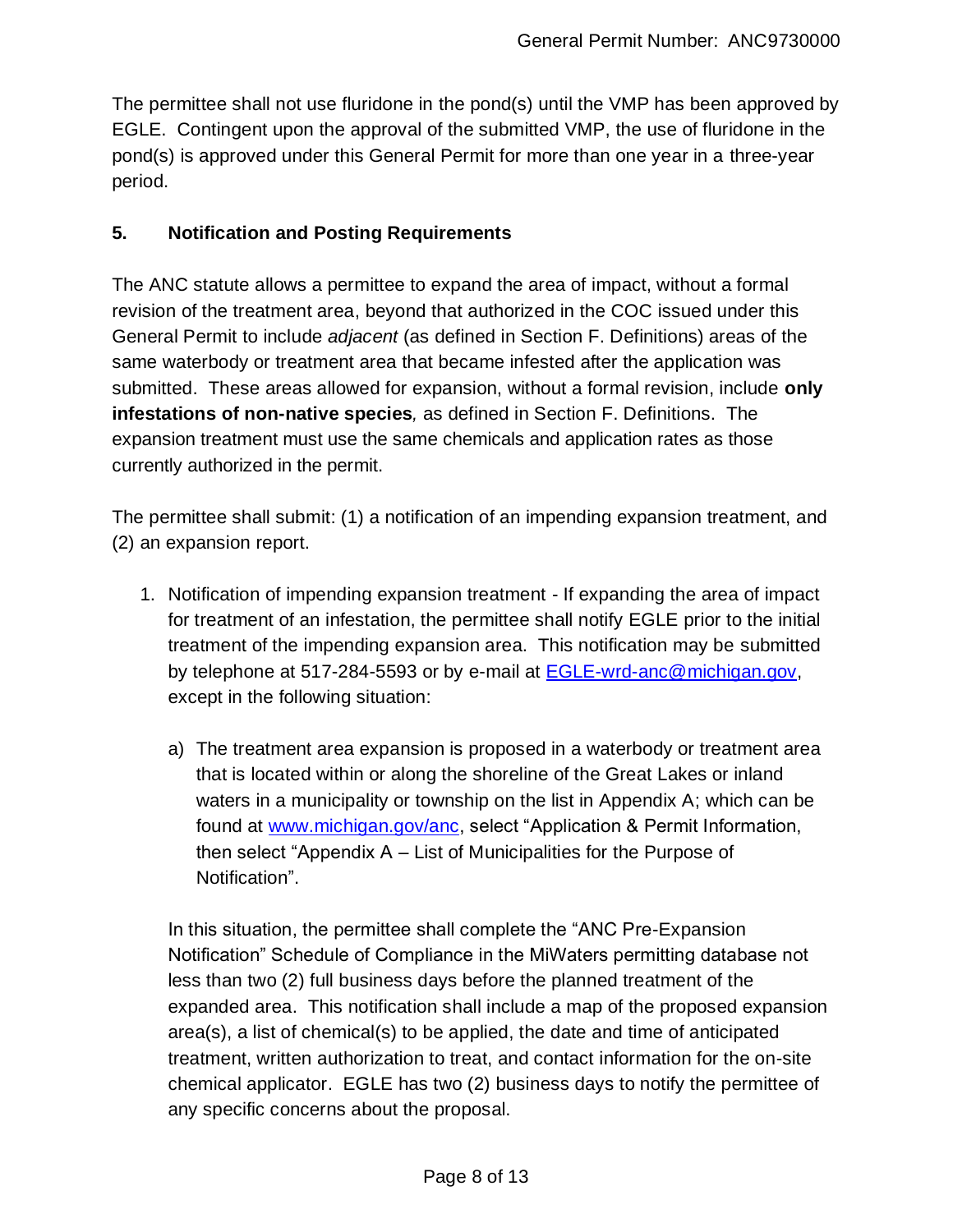2. Expansion Report Form - The permittee shall complete the "ANC Treatment Expansion Report" Schedule of Compliance in the MiWaters permitting database not later than 15 days following the initial expansion treatment.

The permittee is required to notify, in writing, an owner of any waterfront property on the permitted waterbody within 100 feet of the area of impact, not less than seven (7) days, and not more than 45 days, before each initial chemical treatment of the calendar year, in accordance with Section 3310(h) of Part 33. If the owner is not the occupant of the waterfront property or the dwelling located on the property, then the owner is responsible for notifying the occupant. This notification requirement also applies to each new, or expanded, area of impact added during the calendar year. Notification records shall include at a minimum: a complete list of who received notification, the method used for notification distribution, the date notification was sent/delivered, and a record of barriers to notification.

Notice of the chemical application must be posted prior to each chemical application and shall remain posted for a minimum of 24 hours or until all water use restrictions have expired, whichever is later, in accordance with Section 3310(d) of Part 33. Alternate posting locations may be approved on a case-by-case basis by EGLE upon written request from the permittee. The written request must explain the necessity for alternative posting locations and a description of the proposed posting locations, including a map for clarification. An alternate posting request shall be submitted through the MiWaters permitting database as an attachment to the permit application or revision request.

The brand name and water use restrictions listed on the label for the specific product used shall be included on the posting sign. In addition, a 24-hour water use restriction for swimming/entry shall be indicated for all chemical applications, except for copperbased algae treatments and dyes when approved for use as a tracer or marker. All signs shall also include a recommendation that swimming/entry in the treatment area be avoided while applicators are applying chemicals. A posting sign template is available at [www.michigan.gov/anc;](http://www.michigan.gov/anc) select "Application & Permit Information" and then select "Posting Sign."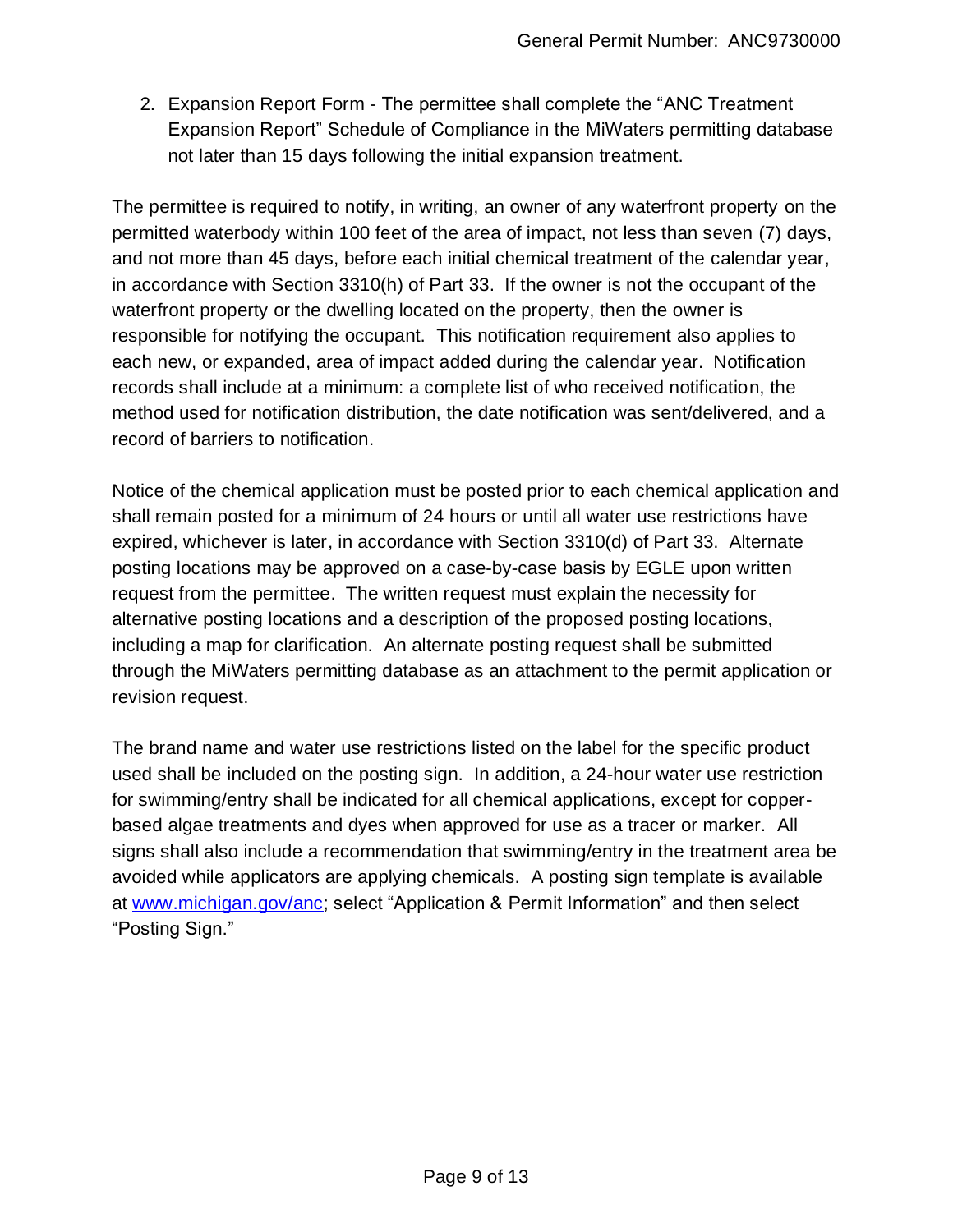# **Section D. Reporting and Recordkeeping**

# **1. Release of Product and Adverse Incident Reporting and Documentation**

If product release outside of the approved treatment area(s) or downstream of a treated waterbody is suspected or confirmed, and/or if any fish or wildlife damage or significant non-target plant impacts occur in association with any chemical application, the permittee is required to immediately contact the Department's 24-hour Pollution Emergency Alerting System (PEAS) telephone number, 1-800-292-4706.

If any fish or wildlife damage or significant non-target plant impacts occur in association with any chemical application, the permittee is also required to notify the EGLE's ANC program at [EGLE-wrd-anc@michigan.gov](mailto:EGLEwrdanc@michigan.gov) during regular business hours and complete the "ANC Notification of Human or Resource Impacts" Schedule of Compliance in the MiWaters permitting database.

# **2. Treatment Report**

A complete treatment report including date(s) of application, chemical name(s), EPA registration number(s), application rate(s), actual treatment area, average water depth, amount(s) of chemical(s) applied, target plant species, weather conditions at time of application, and treatment map(s) indicating the area(s) of impact shall be submitted via the "ANC Treatment Report" Schedule of Compliance in the MiWaters permitting database not later than November 30 of each year that this permit is in effect, even if treatment is not undertaken.

### **3. Record Retention**

The permittee shall keep written or electronic records as required in this permit. These records must be accurate, complete, and sufficient to demonstrate compliance with the conditions of this permit. All records shall be made available within two (2) calendar days to EGLE upon request, or within a time frame agreed upon by EGLE and the permittee.

The permittee shall obtain and maintain written permission from each bottomland owner, as described in Section E.6, in the area of impact for a minimum of one (1) year from the expiration date of the COC issued under this General Permit, unless exempt under Section 3308 of Part 33.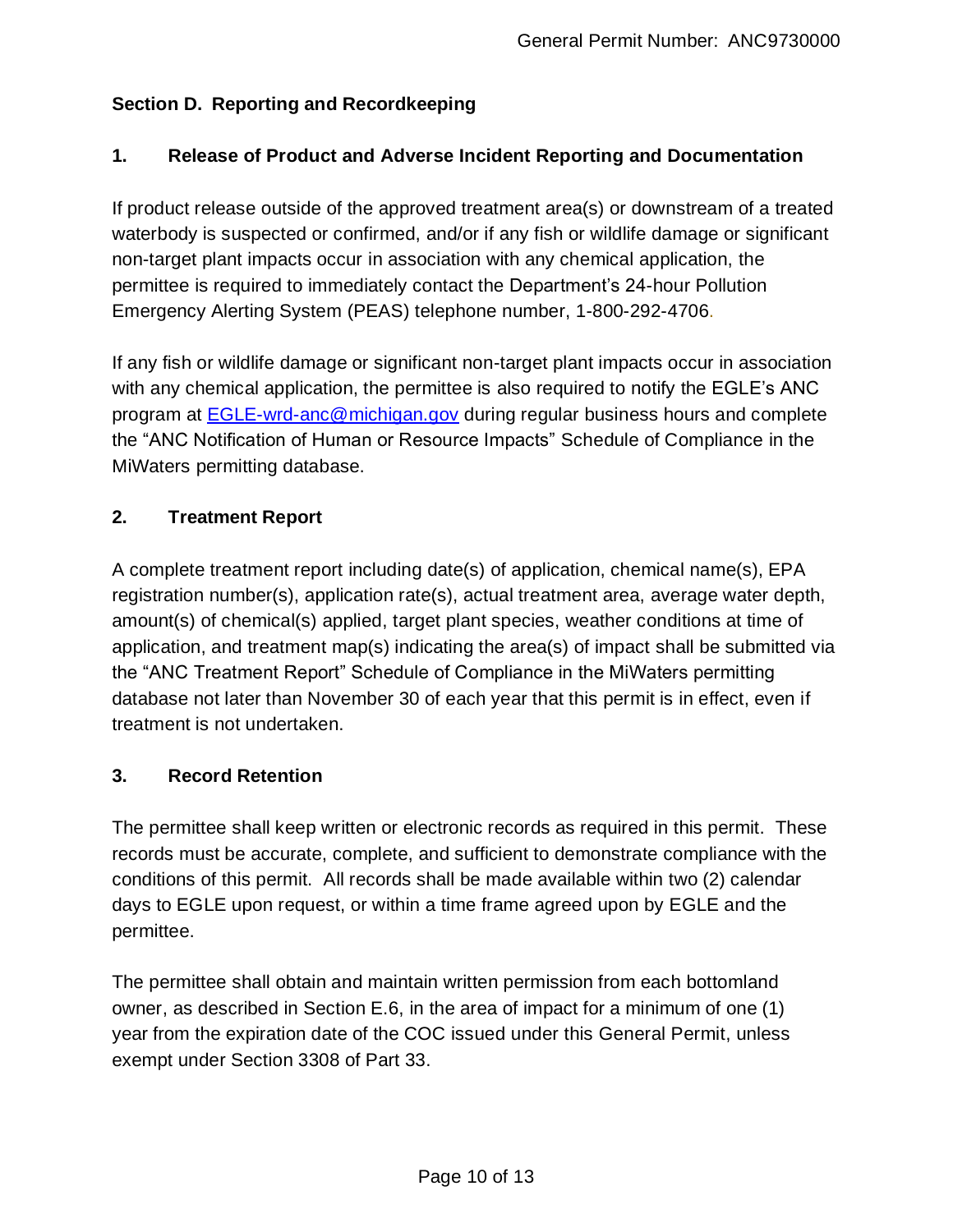All other records shall be retained for a minimum of one (1) year beyond the expiration date of the COC issued under this General Permit.

# **Section E. Liability**

### **1. Noncompliance**

Initiation of any work on the permitted project confirms the permittee's acceptance and agreement to comply with all terms and conditions of this General Permit. Noncompliance with these terms and conditions of the General Permit shall be cause for the modification, suspension, or revocation of the COC, in whole or in part. Further, EGLE may initiate criminal and/or civil proceedings to correct deficiencies, protect public health and natural resources, and secure compliance with statutes.

Federal pesticide label requirements are incorporated into this permit by reference. Violation of federal pesticide label requirements is considered a violation of this permit.

The issuance of this General Permit does not authorize violation of any federal, state or local laws or regulations, nor does it obviate the necessity of obtaining such permits, including any other EGLE permits, or approvals from other units of government, as may be required by law.

Nothing in this permit shall be construed to preclude the initiation of any legal action or relieve any permittee from any responsibilities, liabilities, or penalties to which the permittee may be subject under the Endangered Species Act of 1973 (Title 16 of the United States Code, Section 1531 et seq.), or Part 365, Endangered Species Protection, of the NREPA.

### **2. Property Rights**

This General Permit does not convey property rights in either real estate or material, nor does it authorize any injury to private property or invasion of public or private rights.

### **3. Indemnification**

The permittee shall indemnify and hold harmless the State of Michigan and its departments, agencies, officials, employees, agents, and representatives for any and all claims or causes of action arising from acts or omissions of the permittee, or employees, agents, or representatives of the permittee, undertaken in connection with this General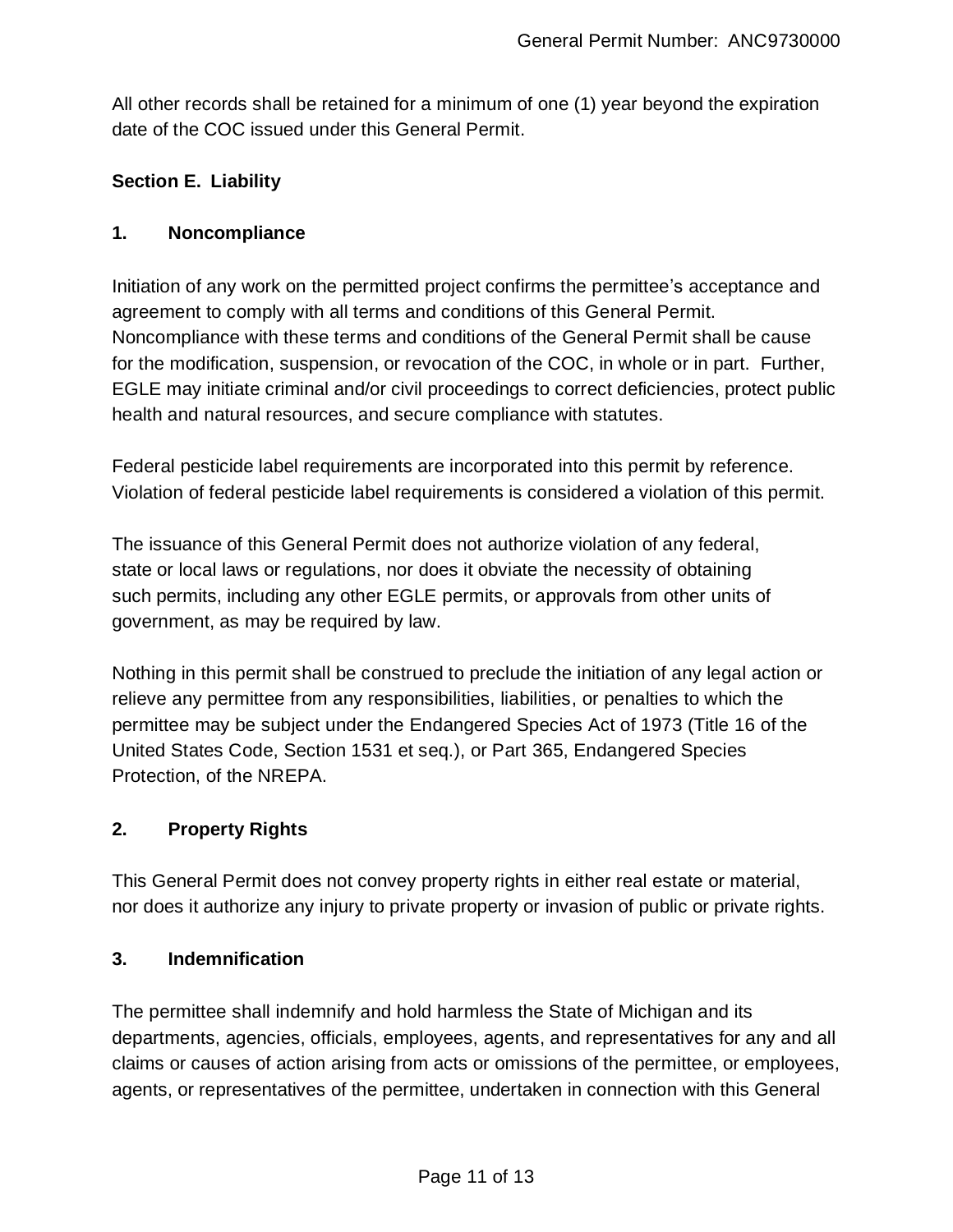Permit. This General Permit shall not be construed as an indemnity by the State of Michigan for the benefit of the permittee or any other person.

# **4. Right of Entry**

The permittee shall allow EGLE the following actions upon the presentation of credentials:

- To enter upon the permittee's premises where application equipment is located or in which any records are required to be kept under the terms and conditions of this permit
- To copy any records required to be kept under the terms and conditions of this permit
- To inspect equipment for use under this permit
- To sample chemicals and discharges

# **5. Laboratory and Analytical**

When required by this permit or per the pesticide product label, laboratory analytical methods, practices and product or water sampling techniques shall be performed in accordance with standard laboratory guidelines. The permittee shall periodically calibrate and maintain all monitoring instrumentation at necessary intervals to ensure accuracy of measurements. When outside contractors or volunteers perform sampling and analysis, the permittee shall ensure that said contractors or volunteers are sufficiently qualified to perform the required sampling and analysis, and that the quality control measures listed above are properly executed. All records shall be made available within two (2) calendar days to EGLE upon request, or within a time frame agreed upon by EGLE and the permittee.

### **6. Permission to Treat**

The permittee shall obtain authorization to chemically treat the proposed area of impact by obtaining written permission from each property owner who owns bottomlands in the area of impact. Written authorization from all property owners within the area of impact is required for each calendar year that the COC issued under this permit is in effect, prior to chemical treatment. It is the responsibility of the permittee to ensure that all permissions within the permitted treatment area are up to date each calendar year, per Section 3308 of Part 33.